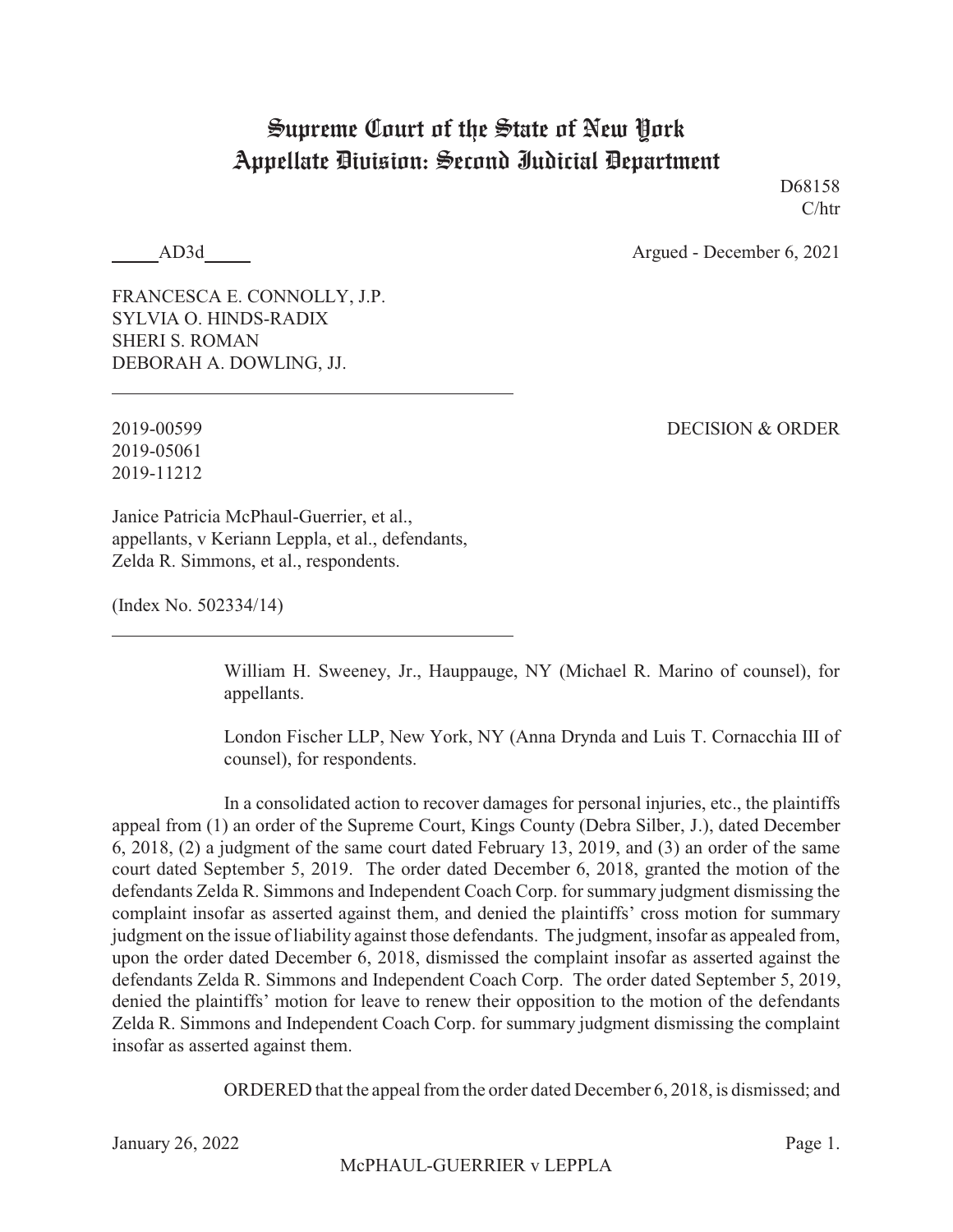it is further,

ORDERED that the judgment is affirmed insofar as appealed from; and it is further,

ORDERED that order dated September 5, 2019, is affirmed; and it is further,

ORDERED that one bill of costs is awarded to the defendants Zelda R. Simmons and Independent Coach Corp.

The appeal from the order dated December 6, 2018, must be dismissed because the right of direct appeal therefrom terminated with the entry of the judgment in the action (*see Matter of Aho*, 39 NY2d 241, 248). The issues raised on the appeal from the order dated December 6, 2018 are brought up for review and have been considered on the appeal from the judgment (*see* CPLR 5501[a][1]; *Matter of Aho*, 39 NY2d at 248).

The plaintiff Janice McPhaul-Guerrier (hereinafter the injured plaintiff) commenced an action to recover damages for personal injuries she allegedly sustained while an adult passenger in a school bus, which was the middle vehicle in a three-vehicle chain-collision accident on the Southern State Parkway. The injured plaintiff's husband, Pierre Andre Guerrier, commenced a derivative action. The actions were subsequently consolidated. Thereafter, the defendant Zelda R. Simmons, who was the operator of the school bus, and the defendant Independent Coach Corp. (hereinafter ICC; hereinafter together the ICC defendants), the owner of the school bus, moved for summary judgment dismissing the complaint insofar as asserted against them. The plaintiffs opposed the motion and cross-moved for summary judgment on the issue of liability against the ICC defendants. In an order dated December 6, 2018, the Supreme Court granted the ICC defendants' motion and denied the plaintiffs' cross motion. By judgment dated February 13, 2019, upon the order dated December 6, 2018, the court, inter alia, dismissed the complaint insofar as asserted against the ICC defendants. The plaintiffs then moved for leave to renew their opposition to the ICC defendants' motion for summary judgment. In an order dated September 5, 2019, the court denied the plaintiffs' motion. The plaintiffs appeal.

"A defendant moving for summary judgment in a negligence action has the burden of establishing, prima facie, that he or she was not at fault in the happening of the subject accident" (*Boulos v Lerner-Harrington*, 124 AD3d 709, 709). "'A rear-end collision with a stopped or stopping vehicle establishes a prima facie case of negligence on the part of the operator of the rear vehicle, requiring that operator to come forward with evidence of a nonnegligent explanation for the collision to rebut the inference of negligence'" (*Mihalatos v Barnett*, 175 AD3d 492, 493, quoting *Jiminez v Ramirez*, 171 AD3d 902, 903). "Evidence that a vehicle was struck in the rear and propelled into the vehicle in front of it may provide a sufficient non-negligent explanation for the collision" (*Daniel v Ian-Michael*, 188 AD3d 1155, 1156 [internal quotation marks omitted]). Thus, in a three-vehicle chain-collision accident, the defendant operator/owner of the middle vehicle "may establish prima facie entitlement to judgment as a matter of law by demonstrating that the middle vehicle was properly stopped behind the lead vehicle when it was struck from behind by the rear vehicle and propelled into the lead vehicle" (*id.* at 1156 [internal quotation marks omitted]; *see Mihalatos v Barnett*, 175 AD3d at 493; *Arellano v Richards*, 162 AD3d 967, 967-968; *Chuk Hwa Shin v Correale*, 142 AD3d 518, 519).

January 26, 2022 Page 2.